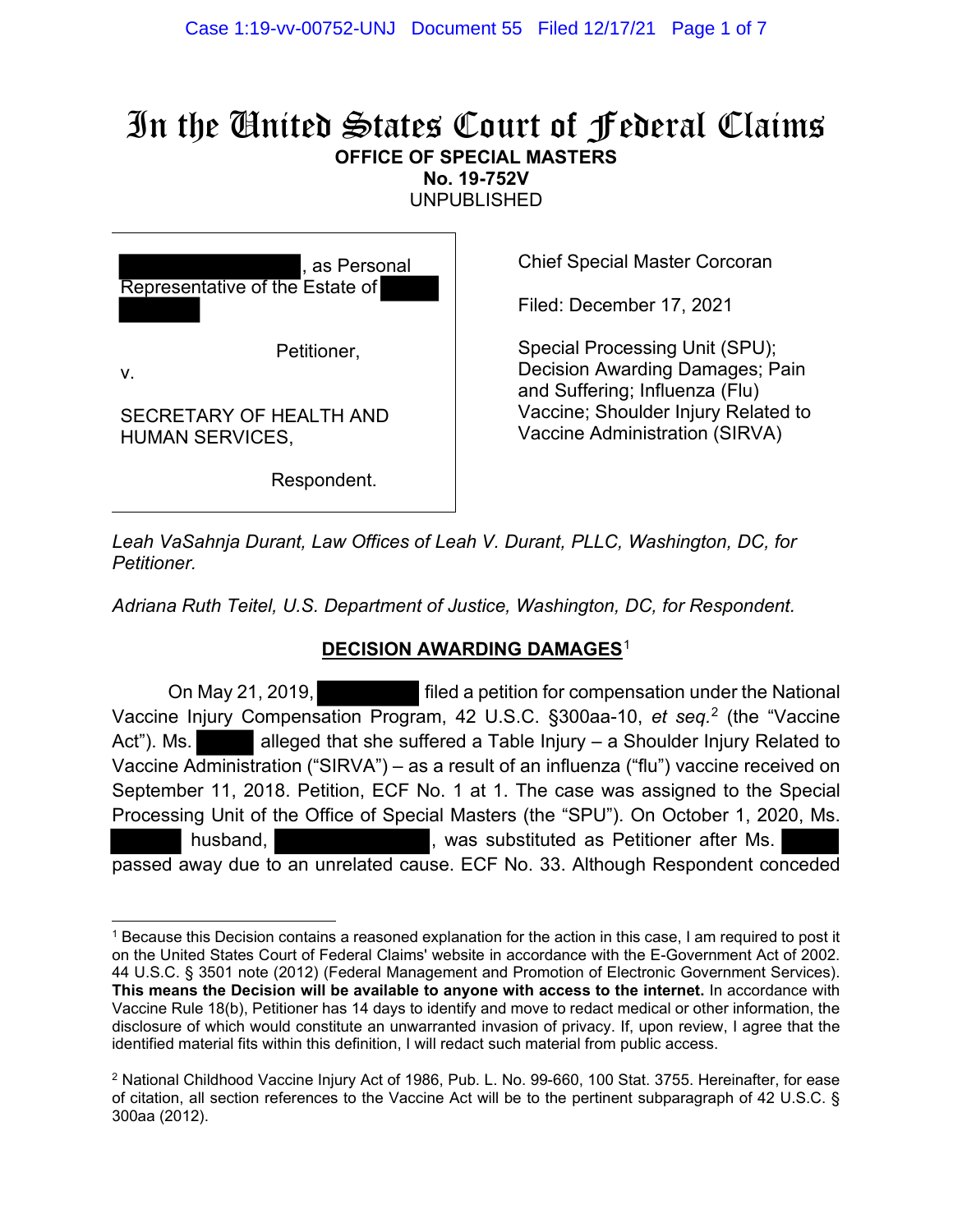entitlement, the parties could not agree on damages, so the disputed issues were submitted for an SPU Motions Day.

For the reasons described below, and after holding a brief hearing in this matter, I find that Petitioner is entitled to **\$125,000.00**, representing Ms. actual pain and suffering, plus **\$29.78** representing unreimbursed expenses.

### **I. Procedural Overview**

As noted above, the case was initiated in May 2019. On October 15, 2020, Respondent filed a Rule 4(c) Report in which he conceded that Petitioner was entitled to compensation in this case. ECF No. 34. Accordingly, on October 19, 2020, a ruling on entitlement issued finding Petitioner entitled to compensation for Ms. SIRVA injury. ECF No. 35.

The parties were subsequently unable to informally resolve the issue of damages, so a briefing schedule was set on June 11, 2021. ECF No. 43. Petitioner filed his brief on August 2, 2021, requesting that I award him \$150,000.00 in compensation for Ms. past/actual pain and suffering. ECF No. 46 at 5. Conversely, in a brief filed on October 7, 2021, Respondent argued that Petitioner should be awarded only \$85,000.00 for past pain and suffering. ECF No. 49 at 9. Petitioner filed a Reply brief on October 21, 2021. ECF No. 50. The parties have otherwise agreed upon an award of \$29.78, representing Petitioner's unreimbursed expenses. Informal Communicated dated December 17, 2021.

In November of this year, I informed the parties that this case was appropriate for an expedited hearing and ruling via my "Motions Day" practice, at which time I would decide the disputed damages issues based on all evidence filed to date plus whatever oral argument they wanted to make. ECF No. 51. The parties agreed, and an expedited hearing took place on December 10, 2021. Minute Entry dated December 13, 2021.<sup>3</sup> I orally ruled on Petitioner's damages at that time, and this Decision memorializes that determination.

# **II. Pain and Suffering**

# **A. Legal Standard and Prior SIRVA Pain and Suffering Awards**

<sup>&</sup>lt;sup>3</sup> Tiffany Greaves appeared on behalf of Petitioner, and Adriana Teitel appeared on behalf of Respondent. The transcript of the December 10, 2021 Hearing in this case was not filed as of the date of this Decision, but my oral ruling is incorporated by reference herein.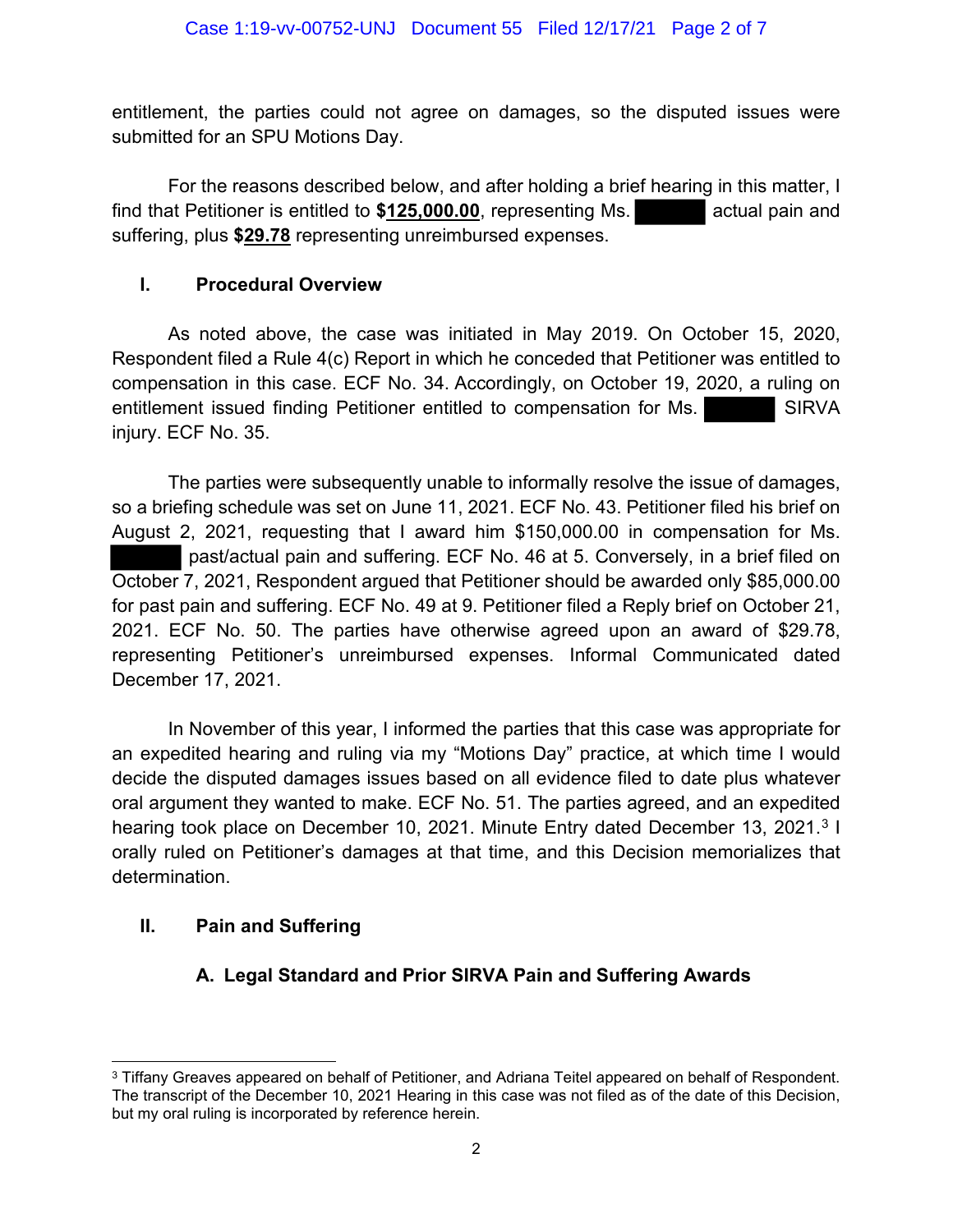#### Case 1:19-vv-00752-UNJ Document 55 Filed 12/17/21 Page 3 of 7

In another recent decision, I discussed at length the legal standard to be considered in determining damages and prior SIRVA compensation within SPU. I fully adopt and hereby incorporate my prior discussion in Sections II and III of *Berge v. Sec'y Health & Hum. Servs*., No. 19-1474V, 2021 WL 4144999, at \*1-3. (Fed. Cl. Spec. Mstr. Aug. 17, 2021)*.*

In sum, compensation awarded pursuant to the Vaccine Act shall include "[f]or actual and projected pain and suffering and emotional distress from the vaccine-related injury, an award not to exceed \$250,000." Section 15(a)(4). The petitioner bears the burden of proof with respect to each element of compensation requested. *Brewer v. Sec'y of Health & Hum. Servs.*, No. 93-0092V, 1996 WL 147722, at \*22-23 (Fed. Cl. Spec. Mstr. Mar. 18, 1996). Factors to be considered when determining an award for pain and suffering include: 1) awareness of the injury; 2) severity of the injury; and 3) duration of the suffering. $^{\rm 4}$ 

#### **B. Appropriate Compensation for Petitioner's Pain and Suffering**

In this case, Ms. **A canceled a** awareness of the injury is not disputed, leaving only the severity and duration of that injury to be considered. In determining appropriate compensation for pain and suffering, I have carefully reviewed and taken into account the complete record in this case, including, but not limited to: all medical records, affidavits, filings, and all assertions made by the parties in written documents and at the expedited hearing held on December 10, 2021. I have also considered prior awards for pain and suffering in both SPU and non-SPU SIRVA cases, and relied upon my experience adjudicating these cases. However, my determination is ultimately based upon the specific circumstances of this case.

For the reasons discussed below, and pursuant to my oral ruling on December 10, 2021 (which is fully adopted herein), I find that \$125,000.00 represents a fair and appropriate amount of compensation for Ms. past pain and suffering. There are several related bases for my decision.

First, the record establishes that Ms. Shoulder pain was initially fairly severe, prompting her to seek treatment from an orthopedist quickly - only two weeks following her vaccination, on September 25-26, 2018. <sup>5</sup> Ex. 4 at 32-34; Ex. 7 at 1. Thereafter, she underwent a fairly significant amount of treatment for her injury over a

<sup>4</sup> *I.D. v. Sec'y of Health & Hum. Servs.*, No. 04-1593V, 2013 WL 2448125, at \*9 (Fed. Cl. Spec. Mstr. May 14, 2013) (quoting *McAllister v. Sec'y of Health & Hum. Servs.,* No 91-1037V, 1993 WL 777030, at \*3 (Fed. Cl. Spec. Mstr. Mar. 26, 1993), *vacated and remanded on other grounds*, 70 F.3d 1240 (Fed. Cir. 1995)).

<sup>&</sup>lt;sup>5</sup> The focus however of Ms. September 25, 2018 appointment was in regard to her unrelated lower back, spine issues, and knee issues. Ex. 4 at 29-31.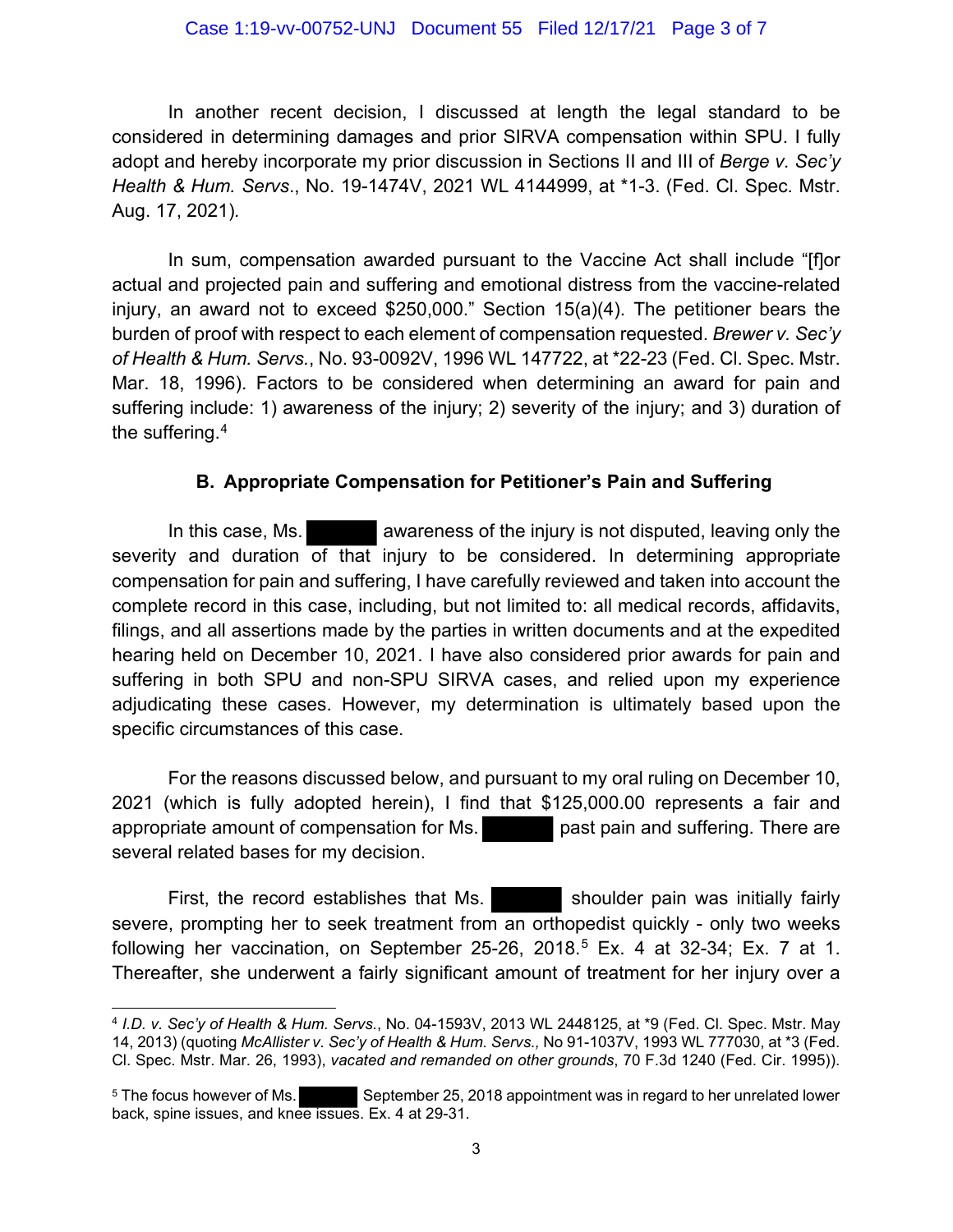relatively short time period (seven months) to include: two rounds of physical therapy<sup>6</sup>, an MRI scan<sup>7</sup>, and surgery.<sup>8</sup> Subsequently, there is a six-month gap in Ms. treatment followed by a final round of physical therapy.

Second, Ms. medical records establish that she suffered a moderately severe injury. Ms. completed 14 physical therapy sessions<sup>9</sup> between September 27, 2018, and November 21, 2018. Ex. 2 at 10, 54-57. However, her shoulder pain was persistent and severe enough to cause her to seek out, and receive, arthroscopic surgery only a few months after her vaccination on November 29, 2018. At that early date, Ms. underwent both a repair of her right rotator cuff, and a decompression of her right shoulder. Ex. 5 at 7. Her post-operative diagnoses included: a rotator cuff tear and impingement syndrome. *Id.*

Subsequent to her shoulder surgery, Ms. **initially underwent an additional** 32 physical therapy appointments between December 24, 2018 and March 28, 2019. Ex. 2 at 60, 142. Ms. had a final appointment with her orthopedic surgeon, Anthony S. Unger, MD, on April 8, 2019, four months after her shoulder surgery, at which time she demonstrated on examination "full motion. Good strength. Negative impingement sign. Well-healed scars." Ex. 5 at 11. It was noted that "everything looks fine," that Ms. physical therapy was completed, and she was instructed to perform exercises on her own then return to see Dr. Unger in six weeks. *Id.* 

Ms. did not return to her Dr. Unger, or any orthopedist, for further shoulder treatment. However, nearly six months after her final appointment with Dr. Unger, she returned to physical therapy for "[p]ain in right shoulder." Ex. 10 at 1. A history of her injury included that she had right rotator cuff surgery in November 2018 and received physical therapy. It was noted that her "overall ranges and strength are vastly improved, [but] she

<sup>8</sup> Ms. underwent arthroscopic surgery on November 29, 2018. Ex. 5 at 7.

<sup>&</sup>lt;sup>6</sup> Ms. ultimately underwent three rounds of physical therapy for a total of 58 physical therapy sessions. *See* Ex. 2 at 54, 142; Ex. 10 at 33-34.

 $^7$  Ms. underwent an MRI on October 11, 2018, the impression included: a full thickness tear involving the supraspinatus tendon superimposed on underlying tendinopathy and subacromial subdeltoid bursitis. Ex. 3 at 19.

<sup>&</sup>lt;sup>9</sup> Ms. initial round of physical therapy was for both her shoulder pain and her spine (radiculopathy, lumbar region). Ex. 2 at 10. Respondent argues that Ms. only received treatment for her shoulder at her first three physical therapy appointments. ECF No. 49 at 7. However, while the focus of her later sessions appears to have been her spine, a review of the physical therapy records indicates that at least *some* time was spent addressing her right shoulder pain at her physical therapy sessions. *See, e.g.*, Ex. 2 at 21, 24, 27, 32, 37, 39. For example at Ms. **Fourth physical therapy session on October 9, 2018**, the record indicates that the following time was coded or spent addressing her right shoulder: 1) five minutes for manual therapy techniques, 2) six minutes for therapeutic activities, and 3) one minute for therapeutic procedures). Ex. 2 at 21.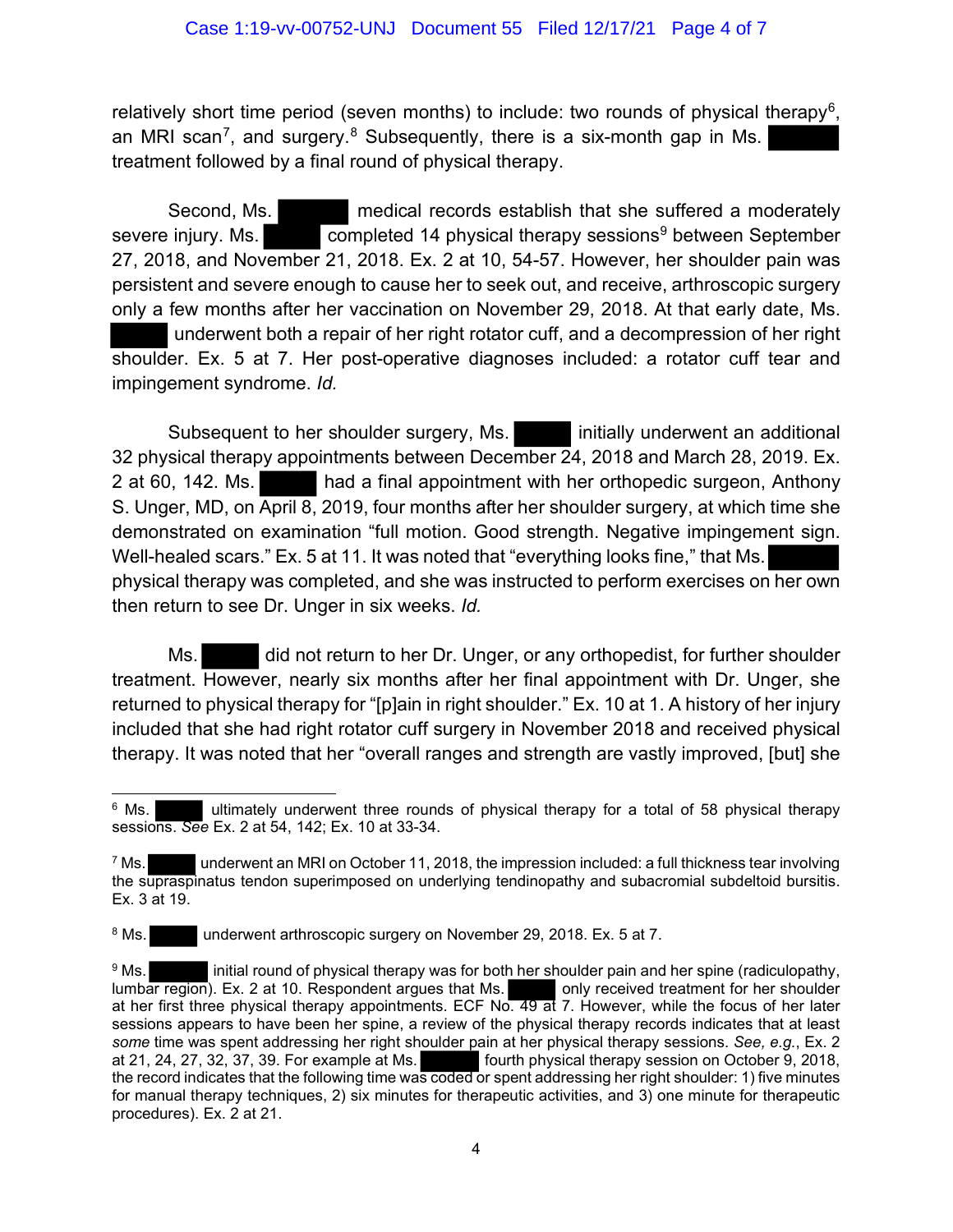still has pain radiating to the forearm, difficulty in crossing arm across the body." Ex. 10 at 1. Ms. pain severity level was noted at worst to be 5/10, and 2/10 at best. Ex. 10 at 2. Subsequently, Ms. completed 12 physical therapy sessions and was discharged on November 26, 2019. Ex. 10 at 33-34. At her penultimate therapy session, Ms. physical therapist indicated that she had "full range with cross adduction with some residual symptoms" and that he [b]elieve[s] [her] symptoms arise from sensitive neurodynamics of the radial nerve." Ex. 10 at 27. At discharge, she was noted to have active range of motion within normal limits and was able to independently complete activities of daily living (reaching, vacuuming, etc). Ex. 10 at 28. Ms. sought no further treatment for her right shoulder. Unfortunately, Ms. passed away on August 13, 2020 from a condition unrelated to her vaccination – cancer. Exs. 11, 13.

In making my determination, I have also fully considered the sworn affidavits, of both Ms. **All and her husband, which describe the pain experienced by Ms.** over the course of her injury, as well as the limitations in her exercise of daily functions (such as dressing, sleeping, preparing meals and doing laundry), work duties, and social activities attributed to her shoulder injury. Exs. 8, 13. Mr.  $\blacksquare$  avers in his affidavit that Ms. **Examplemed of shoulder pain until her death, and that her shoulder injury** "made her final days that much more difficult and debilitating." Ex. 13 at 2.

Based upon all of the above, Petitioner has demonstrated entitlement to a significant award for pain and suffering, exceeding what has been recommended by Respondent. However, the requested \$150,000.00 sum is higher than is supported by the facts of this case. The parties primarily dispute the total duration of Ms. Petitioner asserts Ms. Suffered a severe shoulder injury until she died nearly two years after her vaccination, while Respondent argues that the injury persisted for only seven months, with her final round of physical therapy in the fall of 2019 unrelated to her SIRVA. Specifically, Respondent asserts that having pain outside the shoulder, and clinical evidence of radiculopathy, is not consistent with a Table SIRVA. ECF No. 49 at 8 (citing 42 C.F.R. §100.3(c)(10)(iii), (iv)).

While Petitioner's affidavits and the medical records establish that Ms. experienced some subsequent shoulder pain and limitations, I find that Ms. SIRVA, and her associated pain and suffering, was significantly improved at seven months following her vaccination (the time of her final appointment with Dr. Unger on April 8, 2019), as described above. However, I also find that the total duration of her injury was approximately one year, as the record supports the conclusion that her shoulder pain did return, although not as severely, as evidenced by the final round of physical therapy that she underwent from September 30, 2019 to November 26, 2019. While it appears that Ms. developed some pain that radiated from her shoulder to outside her shoulder (her forearm) and that some of her later symptoms may have been neurological in nature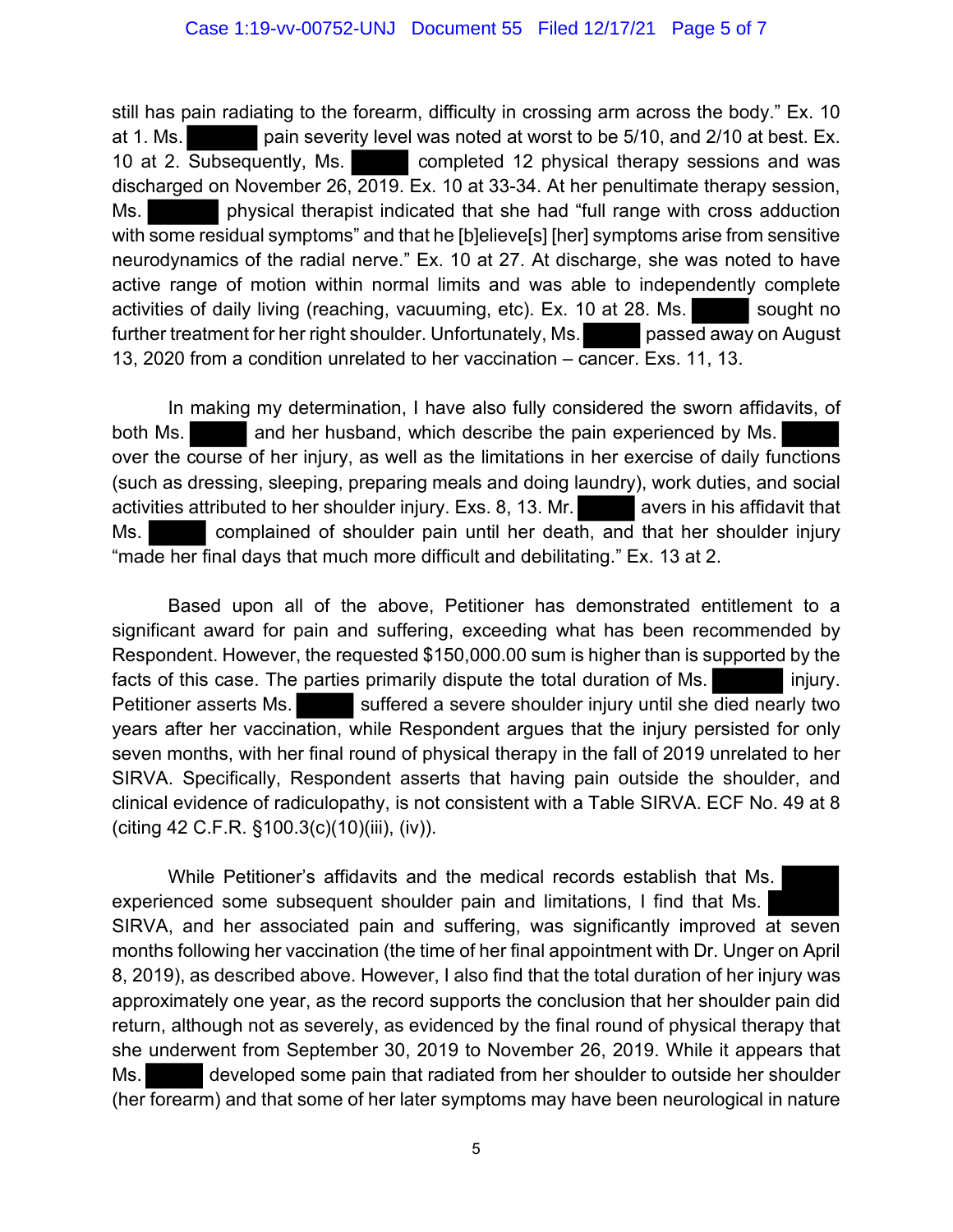(as posited by her physical therapist on November 26, 2019), it is also more likely than not that some of Ms. **Fall 2019** shoulder pain was related to her SIRVA injury for which she underwent surgery less than a year prior. Additionally, I note that (based on my experience adjudicating SIRVA cases) it is not uncommon for petitioners who suffer SIRVA to later develop pain collateral pain in other locations of their upper extremity – and thus that such tertiary pain can be associated with the initial SIRVA even if it is not *itself* direct proof of shoulder pain.

Respondent argues Petitioner should be awarded only \$85,000.00 for past pain and suffering, but has offered no reasoned SIRVA decisions as comparables in support of this figure. However, at the December 10, 2021 hearing, Respondent cited the following cases in support of his suggested award: *Martin v. Sec'y of Health & Human Servs.*, No. 19-830V, 2021 WL 2350004 (Fed. Cl. Spec. Mstr. May 5, 2021) (awarding \$100,000.00 for actual pain and suffering); *Weed v. Sec'y of Health & Human Servs*., No. 18-1473V, 2021 WL 1711800 (Fed. Cl. Spec. Mstr. March 30, 2021) (awarding \$105,000.00 for actual pain and suffering); *Cates v. Sec'y of Health & Human Servs.*, No. 18-0277V, 2020 WL 3751072 (Fed. Cl. Spec. Mstr. June 5, 2020) (awarding \$108,000.00 for actual pain and suffering). While these cases represent reasonable comparables, and all represent higher awards than the \$85,000.00 recommended by Respondent, I find the facts of Ms. case to be more severe. In particular, I note that Ms. considerably more physical therapy – 58 total sessions – than the petitioners in these cases. Additionally, the fact that Ms. vaccine injury occurred in between her cancer treatments also underscores the impact it had on her enjoyment of life. $^\mathrm{10}$ 

Petitioner asserts this case is comparable, but more severe, than several cases awarding \$125,000.00 to \$127,500.00 in pain and suffering, citing the following decisions: *Dobbins v. Sec'y Health & Human Servs*., No. 16-0854V, 2018 WL 4611267 (Fed. Cl. Spec. Mstr. Aug. 15, 2018) (awarding \$125,000.00 for actual pain and suffering); *Wallace v. Sec'y of Health & Human Servs.*, No. 16-1472V, 2019 WL 4458393 (Fed. Cl. Spec. Mstr. June 27, 2019) (awarding \$125,000.00 for pain and suffering); *Nute v. Sec'y of Health & Human Servs.*, No. 18-0140V, 2019 WL 6125008 (Fed. Cl. Spec. Mstr. Sept. 6, 2019) (awarding \$125,000.00 for pain and suffering); and *Rafferty v. Sec'y of Health & Human Servs.*, No. 17-1906V, 2020 WL 3495956 (Fed. Cl. Spec. Mstr. May 21, 2020) (awarding \$127,500.00 for pain and suffering). I find that these cases represent good comparables, despite some individual distinctions. Petitioner also offers as comparables two cases with awards much higher than \$150,000.00. *See Reed v. Sec'y of Health & Hum. Servs*., No. 16-1670V, 2019 WL 1222925 (Fed. Cl. Spec. Mstr. Feb. 1, 2019) (awarding \$160,000.00 for actual pain and suffering); and *Hooper v. Sec'y of Health & Human Servs.*, No. 17-0012V, 2019 WL 1561519 (Fed. Cl. Spec. Mstr. Mar. 20, 2019)

<sup>&</sup>lt;sup>10</sup> Although, Ms. cancer was quiescent at the time of her SIRVA injury, re-occurring following the conclusion of her SIRVA treatment, I do find that her SIRVA pain added to her suffering in her final years.